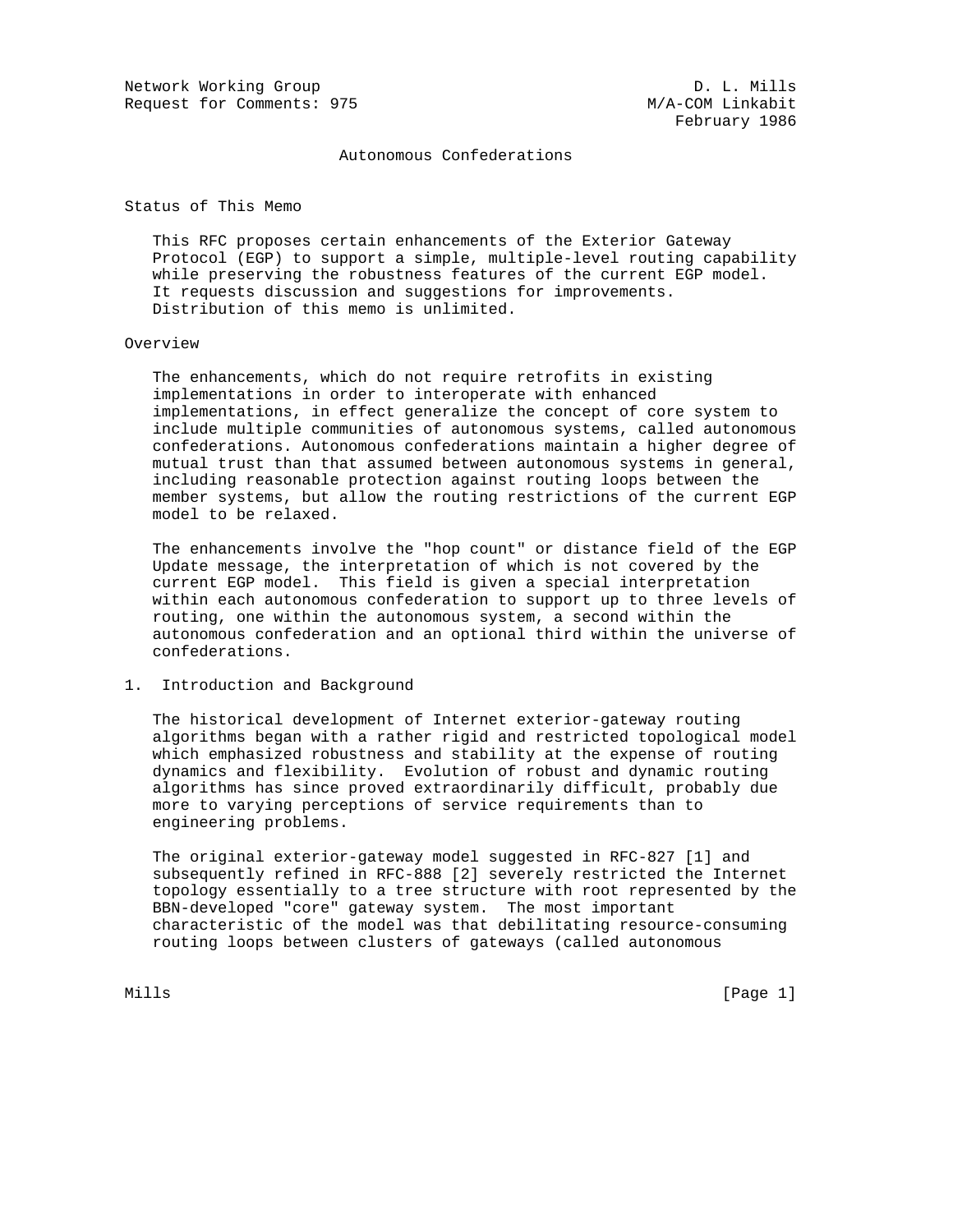systems) could not occur in a tree-structured topology. However, the administrative and enforcement difficulties involved, not to mention the performance liabilities, made widespread implementation impractical.

1.1. The Exterior Gateway Protocol

 Requirements for near-term interoperability between the BBN core gateways and the remainder of the gateway population implemented by other organizations required that an interim protocol be developed with the capability of exchanging reachability information, but not necessarily the capability to function as a true routing algorithm. This protocol is called the Exterior Gateway Protocol (EGP) and is documented in RFC-904 [3].

 EGP was not designed as a routing algorithm, since no agreement could be reached on a trusted, common metric. However, EGP was designed to provide high-quality reachability information, both about neighbor gateways and about routes to non-neighbor gateways. At the present state of development, dynamic routes are computed only by the core system and provided to non-core gateways using EGP only as an interface mechanism. Non-core gateways can provide routes to the core system and even to other non-core gateways, but cannot pass on "third-party" routes computed using data received from other gateways.

 As operational experience with EGP has accumulated, it has become clear that a more decentralized dynamic routing capability is needed in order to avoid resource-consuming suboptimal routes. In addition, there has long been resistance to the a-priori assumption of a single core system, with implications of suboptimal performance, administrative problems, impossible enforcement and possible subversion. Whether or not this resistance is real or justified, the important technical question remains whether a more dynamic, distributed approach is possible without significantly diluting stability and robustness.

 This document proposes certain enhancements of EGP which generalize the concept of core system to include multiple communities of autonomous systems, called autonomous confederations. Autonomous confederations maintain a higher degree of mutual trust than that assumed between autonomous systems in general, including reasonable protection against routing loops between the member systems. The enhancements involve the "hop count" or distance field of the EGP Update

Mills **Example 2** and the contract of the contract of the contract of the contract of  $[$  Page 2  $]$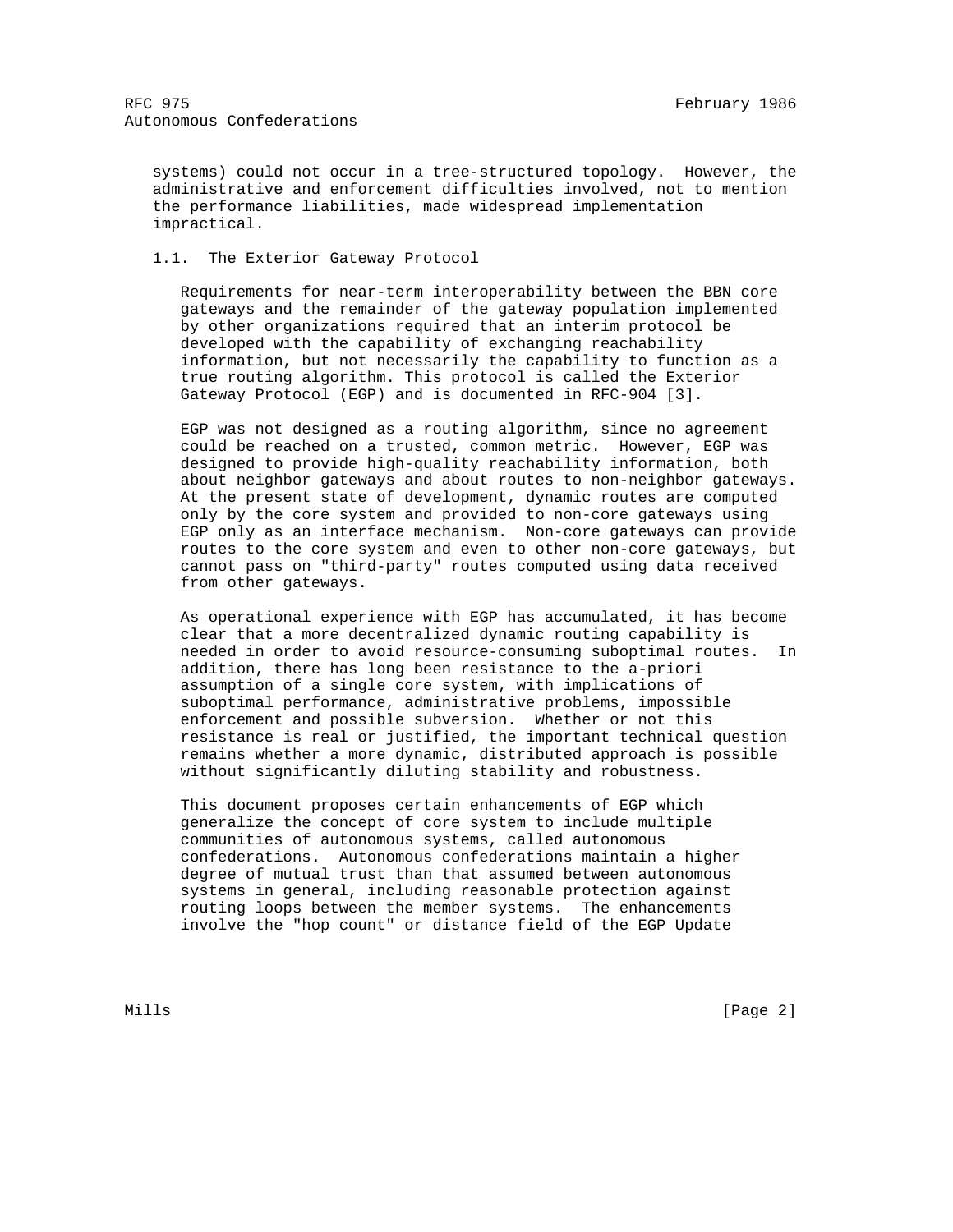message, which is given a special interpretation as described later. Note that the interpretation of this field is not specified in RFC-904, but is left as a matter for further study.

 The interpretation of the distance field involves three levels of metrics, in which the lowest level is available to the interior gateway protocol (IGP) of the autonomous system itself to extend the interior routes to the autonomous system boundary. The next higher level selects preferred routes within the autonomous system to those outside, while the third and highest selects preferred routes within the autonomous confederation to those outside.

 The proposed model is believed compatible with the current specifications and practices used in the Internet. In fact, the entire present conglomeration of autonomous systems, including the core system, can be represented as a single autonomous confederation, with new confederations being formed from existing and new systems as necessary.

# 1.2. Routing Restrictions

 It was the intent in RFC-904 that the stipulated routing restrictions superceded all previous documents, including RFC-827 and RFC-888. The notion that a non-core gateway must not pass on third-party information was suggested in planning meetings that occured after the previous documents had been published and before RFC-904 was finalized. This effectively obsoletes prior notions of "stub" or any other asymmetry other than the third-party rule.

 Thus, the only restrictions placed on a non-core gateway is that in its EGP messages (a) a gateway can be listed only if it belongs to the same autonomous system (internal neighbor) and (b) a net can be listed only if it is reachable via gateways belonging to that system. There are no other restrictions, overt or implied. The specification does not address the design of the core system or its gateways.

 The restrictions imply that, to insure full connectivity, every non-core gateway must run EGP with a core gateway. Since the present core-gateway implementation disallows other gateways on EGP-neighbor paths, this further implies that every non-core gateway must share a net in common with at least one core gateway.

 Note that there is no a-priori prohibition on using EGP as an IGP, or even on using EGP with a gateway of another non-core system,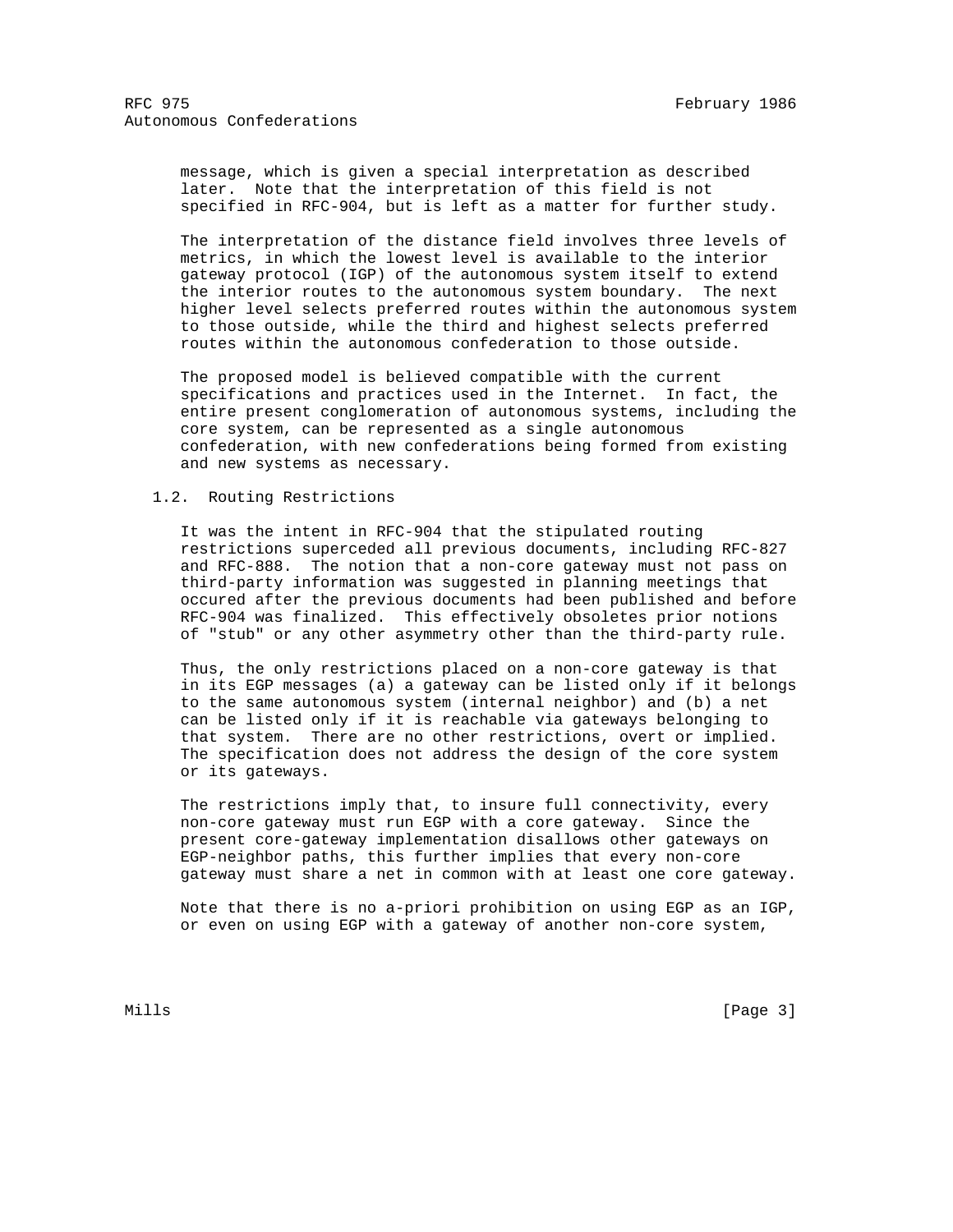providing that the third-party rule is observed. If a gateway in each system ran EGP with a gateway in every other system, the notion of core system would be unneccessary and superflous.

 At one time during the evolution of the EGP model a strict hierarchical topology (tree structure) of autonomous systems was required, but this is not the case now. At one time it was forbidden for two nets to be connected by gateways of two or more systems, but this is not the case now. Autonomous systems are sets of gateways, not nets or hosts, so that a given net or host can be reachable via more than one system; however, every gateway belongs to exactly one system.

1.3. Examples and Problems

 Consider the common case of two local-area nets A and B connected to the ARPANET by gateways of different systems. Now assume A and B are connected to each other by a gateway A-B belonging to the same system as the A-ARPANET gateway, which could then list itself and both the A and B nets in EGP messages sent to any other gateway, since both are now reachable in its system. However, the B-ARPANET gateway could list itself and only the B net, since the A-B gateway is not in its system.

 In principle, we could assume the existence of a second gateway B-A belonging to the same system as the B-ARPANET gateway, which would entitle it to list the A net as well; however, it may be easier for both systems to sign a treaty and consider the A-B gateway under joint administration. The implementation of the treaty may not be trivial, however, since the joint gateway must appear to other gateways as two distinct gateways, each with its own autonomous-system number.

 Another case occurs when for some reason or other a system has no path to a core gateway other than via another non-core system. Consider a third local-are net C, together with gateway C-A belonging to a system other than the A-ARPANET and B-ARPANET gateways. According to the restrictions above, gateway C-A could list net C in EGP messages sent to A-ARPANET, while A-ARPANET could list ARPANET in messages sent to C-A, but not other nets which it may learn about from the core. Thus, gateway C-A cannot acquire full routing information unless it runs EGP directly with a core gateway.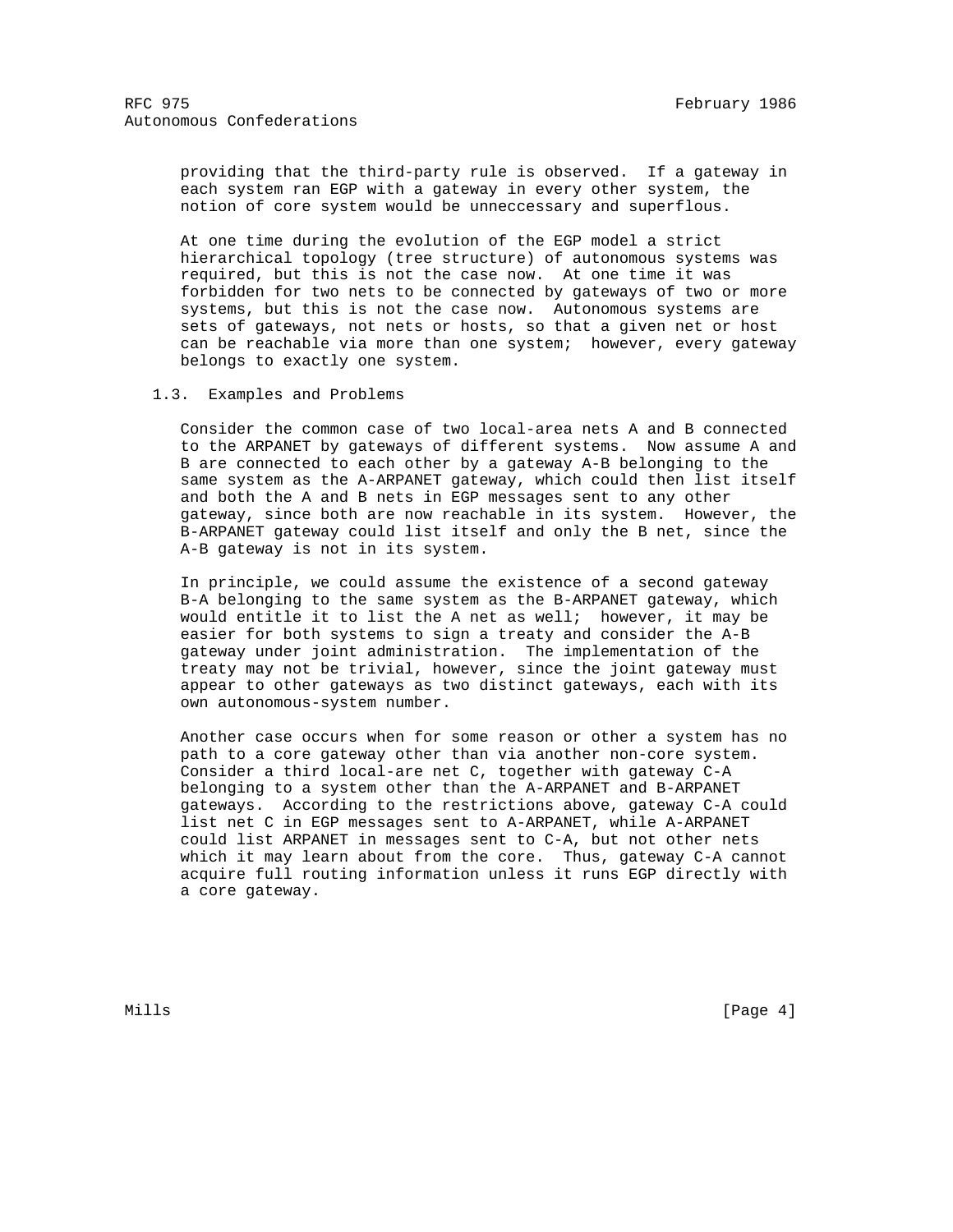## 2. Autonomous Systems and Confederations

 The second example above illustrates the need for a mechanism in which arbitrary routing information can be exchanged between non-core gateways without degrading the degree of robustness relative to a mutually agreed security model. One way of doing this is is to extend the existing single-core autonomous-system model to include multiple core systems. This requires both a topological model which can be used to define the scope of these systems together with a global, trusted metric that can be used to drive the routing computations. An appropriate topological model is described in the next section, while an appropriate metric is suggested in the following section.

### 2.1. Topological Models

 An "autonomous system" consists of a set of gateways, each of which can reach any other gateway in the same system using paths via gateways only in that system. The gateways of a system cooperatively maintain a routing data base using an interior gateway protocol (IGP) and a intra-system trusted routing mechanism of no further concern here. The IGP is expected to include security mechanisms to insure that only gateways of the same system can acquire each other as neighbors.

 One or more gateways in an autonomous system can run EGP with one or more gateways in a neighboring system. There is no restriction on the number or configuration of EGP neighbor paths, other than the requirement that each path involve only gateways of one system or the other and not intrude on a third system. It is specifically not required that EGP neighbors share a common network, although most probably will.

 An "autonomous confederation" consists of a set of autonomous systems sharing a common security model; that is, they trust each other to compute routes to other systems in the same confederation. Each gateway in a confederation can reach any other gateway in the same confederation using paths only in that confederation. Although there is no restriction on the number or configuration of EGP paths other than the above, it is expected that some mechanism be available so that potential EGP neighbors can discover whether they are in the same confederation. This could be done by access-control lists, for example, or by partitioning the set of system numbers.

 A network is "directly reachable" from an autonomous system if a gateway in that system has an interface to it. Every gateway in

Mills [Page 5]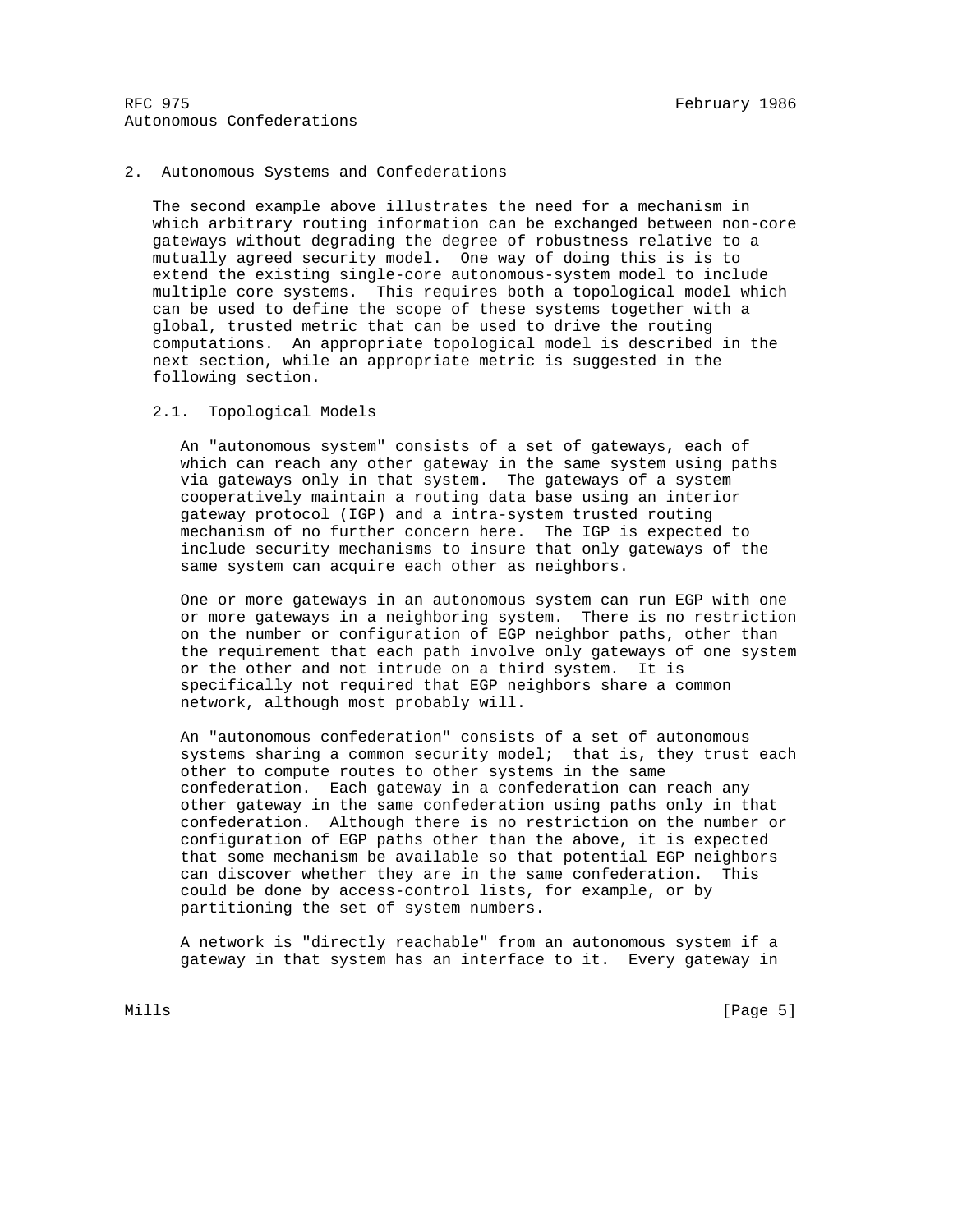that system is entitled to list all directly reachable networks in EGP messages sent to any other system. In general, it may happen that a particular network is directly reachable from more than one system.

 A network is "reachable" from an autonomous system if it is directly reachable from an autonomous system belonging to the same confederation. A directly reachable net is always reachable from the same system. Every gateway in that confederation is entitled to list all reachable nets in EGP messages sent to any other system. It may happen that a particular net is either directly reachable or reachable from different confederations.

 In order to preserve global routing stability in the Internet, it is explicitly assumed that routes within an autonomous system to a directly reachable net are always preferred over routes outside that system and that routes within an autonomous confederation are always preferred over routes outside that confederation. The mechanism by which this is assured is described in the next section.

 In general, EGP Update messages can include two lists of gateways, one for those gateways belonging to the same system (internal neighbors) and the other for gateways belonging to different systems (external neighbors). Directly reachable nets must always be associated with gateways of the same system, that is, with internal neighbors, while non-directly reachable nets can be associated with either internal or external neighbors. Nets that are reachable, but not directly reachable, must always be associated with gateways of the same confederation.

# 2.2. Trusted Routing Metrics

 There seems to be a general principle which characterizes distributed systems: The "nearer" a thing is the more dynamic and trustable it is, while the "farther" a thing is the more static and suspicious it is. For instance, the concept of network is intrinsic to the Internet model, as is the concept of gateways which bind them together. A cluster of gateways "near" each other (e.g. within an autonomous system) typically exchange routing information using a high-performance routing algorithm capable of sensitive monitoring of, and rapid adaptation to, changing performance indicators such as queueing delays and link loading.

 However, clusters of gateways "far" from each other (e.g. widely separated autonomous systems) usually need only coarse routing information, possibly only "hints" on the best likely next hop to

Mills **Example 2** (Page 6) **Mills**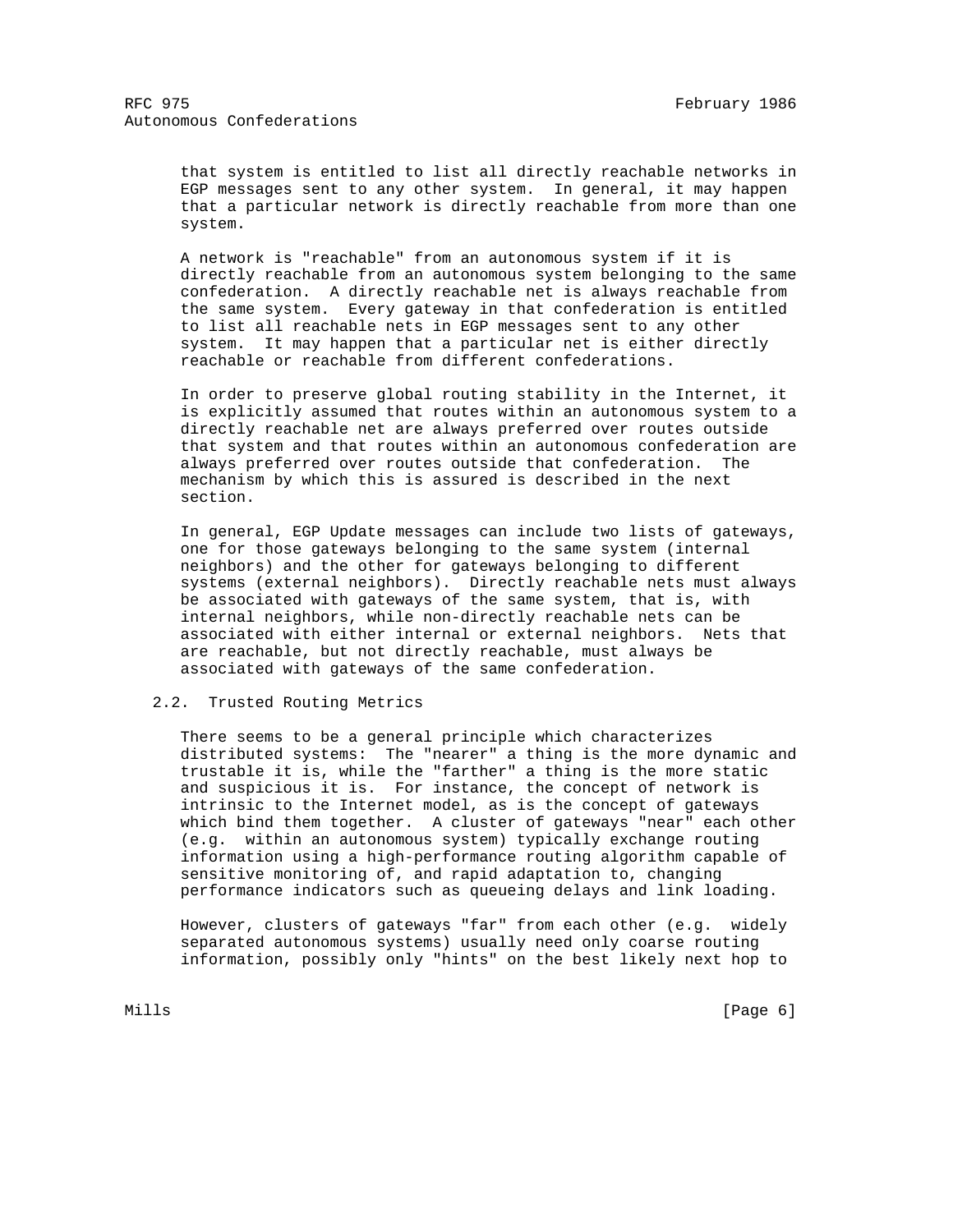the general destination area. On the other hand, mutual suspicion increases with distance, so these clusters may need elaborate security considerations, including peer authentication, confidentiality, secrecy and signature verification. In addition, considerations of efficiency usually dictate that the allowable network bandidth consumed by the routing protocol itself decreases with distance. The price paid for both of these things typically is in responsiveness, with the effect that the more distant clusters are from each other, the less dynamic is the routing algorithm.

 The above observations suggest a starting point for the evolution of a globally acceptable routing metric. Assume the metric is represented by an integer, with low values representing finer distinctions "nearer" the gateway and high values coarser distinctions "farther" from it. Values less than a globally agreed constant X are associated with paths confined to the same autonomous system as the sender, values greater than X but less than another constant Y with paths confined to the autonomous confederation of the sender and values greater than Y associated with the remaining paths.

At each of these three levels - autonomous system, autonomous confederation and universe of confederations - multiple routing algorithms could be operated simultaneously, with each producing for each destination net a possibly different subtree and metric in the ranges specified above. However, within each system the metric must have the same interpretation, so that other systems can mitigate routes between multiple gateways in that system. Likewise, within each confederation the metric must have the same interpretation, so that other confederations can mitigate routes to gateways in that confederation. Although all confederations must agree on a common universe-of-confederations algorithm, not all confederations need to use the same confederation-level algorithm and not all systems in the same confederation need to use the same system-level algorithm.

3. Implementation Issues

 The manner in which the eight-bit "hop count" or distance field in the EGP Update to be used is not specified in RFC-904, but left as a matter for further study. The above model provides both an interpretation of this field, as well as hints on how to design appropriate routing algorithms.

 For the sake of illustration, assume the values of X and Y above are 128 and 192 respectively. This means that the gateways in a

Mills [Page 7] [Page 7] [Page 7] [Page 7] [Page 7] [Page 7] [Page 7] [Page 7] [Page 7] [Page 7] [Page 7] [Page 7] [Page 7] [Page 7] [Page 7] [Page 7] [Page 7] [Page 7] [Page 7] [Page 7] [Page 7] [Page 7] [Page 7] [Page 7]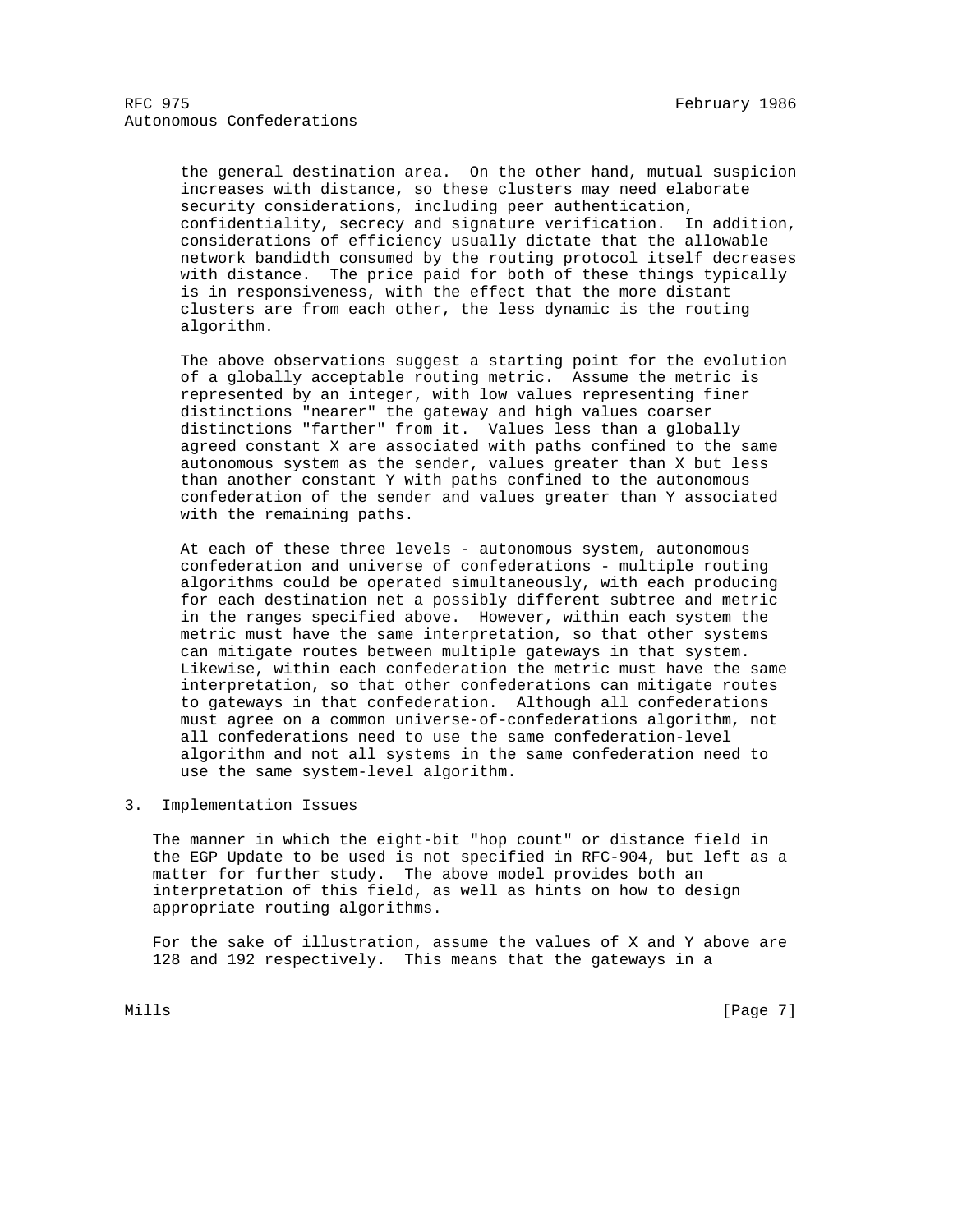particular system will assign distance values less than 128 for directly-reachable nets and that exterior gateways can compare these values freely in order to select among these gateways. It also means that the gateways in all systems of a particular confederation will assign distance values between 128 and 192 for those nets not directly reachable in the system but reachable in the confederation. In the following it will be assumed that the various confederations can be distinguished by some feature of the 16-bit system-number field, perhaps by reserving a subfield.

#### 3.1. Data-Base Management Functions

 The following implementation model may clarify the above issues, as well as present at least one way to organize the gateway data base. The data base is organized as a routing table, the entries of which include a net number together with a list of items, where each item consists of (a) the gateway address, system number and distance provided by an EGP neighbor, (b) a time-to-live counter, local routing information and other information as necessary to manage the data base.

 The routing table is updated each time an EGP Update message is received from a neighbor and possibly by other means, such as the system IGP. The message is first decoded into a list of quads consisting of a network number, gateway address, system number and distance. If the gateway address is internal to the neighbor system, as determined from the EGP message, the system number of the quad is set to that system; while, if not, the system number is set to zero, indicating "external."

 Next, a new value of distance is computed from the old value provided in the message and subject to the following constraints: If the system number matches the local system number, the new value is determined by the rules for the system IGP but must be less than 128. If not and either the system number belongs to the same confederation or the system number is zero and the old distance is less than 192, the value is determined by the rules for the confederation EGP, but must be at least 128 and less than 192. Otherwise, the value is determined by the rules for the (global) universe-of-federations EGP, but must be at least 192.

 For each quad in the list the routing table is first searched for matching net number and a new entry made if not already there. Next, the list of items for that net number is searched for matching gateway address and system number and a new entry made if not already there. Finally, the distance field is recomputed, the time-to-live field reset and local routing information inserted.

Mills **Example 20** (Page 8)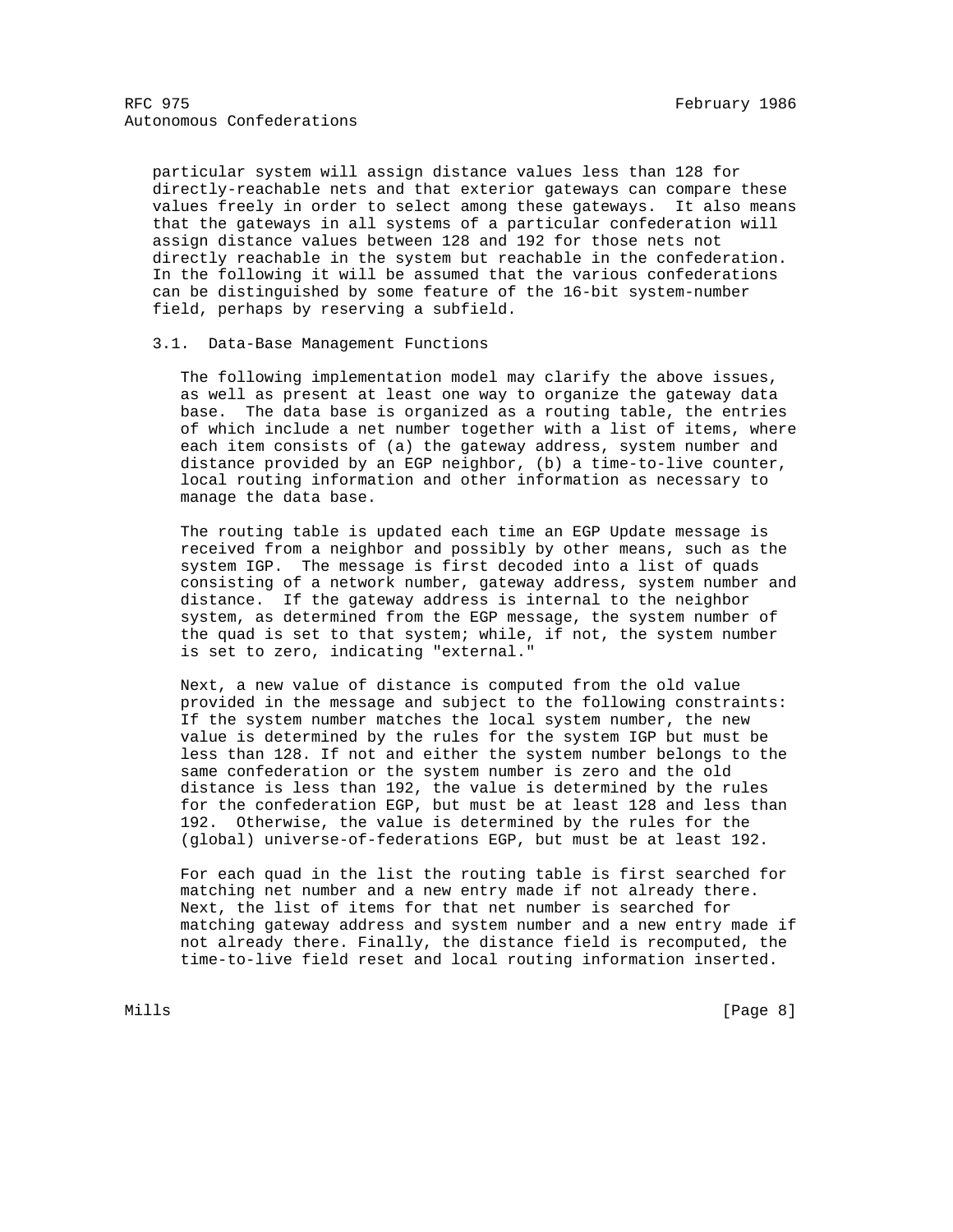The time-to-live fields of all items in each list are incremented on a regular basis. If a field exceeds a preset maximum, the item is discarded; while, if all items on a list are discarded, the entire entry including net number is discarded.

 When a gateway sends an EGP Update message to a neighbor, it must invert the data base in order by gateway address, rather than net number. As part of this process the routing table is scanned and the gateway with minimum distance selected for each net number. The resulting list is sorted by gateway address and partitioned on the basis of internal/external system number.

## 3.2. Routing Functions

 A gateway encountering a datagram (service unit) searches the routing table for matching destination net number and then selects the gateway on that list with minimum distance. As the result of the value assignments above, it should be clear that routes at a higher level will never be chosen if routes at a lower level exist. It should also be clear that route selection within a system cannot affect route selection outside that system, except through the intervention of the intra-confederation routing algorithm. If a simple min-system-hop algorithm is used for the confederation EGP, the IGP of each system can influence it only to the extent of reachability.

# 3.3. Compatibility Issues

 The proposed interpretation is backwards-compatibile with known EGP implementations which do not interpret the distance field and with several known EGP implementations that take private liberties with this field. Perhaps the simplest way to evolve the present system is to collect the existing implementations that do not interpet the distance field at all as a single confederation with the present core system and routing restrictions. All distances provided by this confederation would be assumed equal to 192, which would provide at least a rudimentary capability for routing within the universe of confederations.

 One or more existing or proposed systems in which the distance field has a uniform interpretation throughout the system can be organized as autonomous confederations. This might include the Butterfly gateways now now being deployed, as well as clones elsewhere. These systems provide the capability to select routes into the system based on the distance fields for the different gateways. It is anticipated that the distance fields for the Butterfly system can be set to at least 128 if the routing